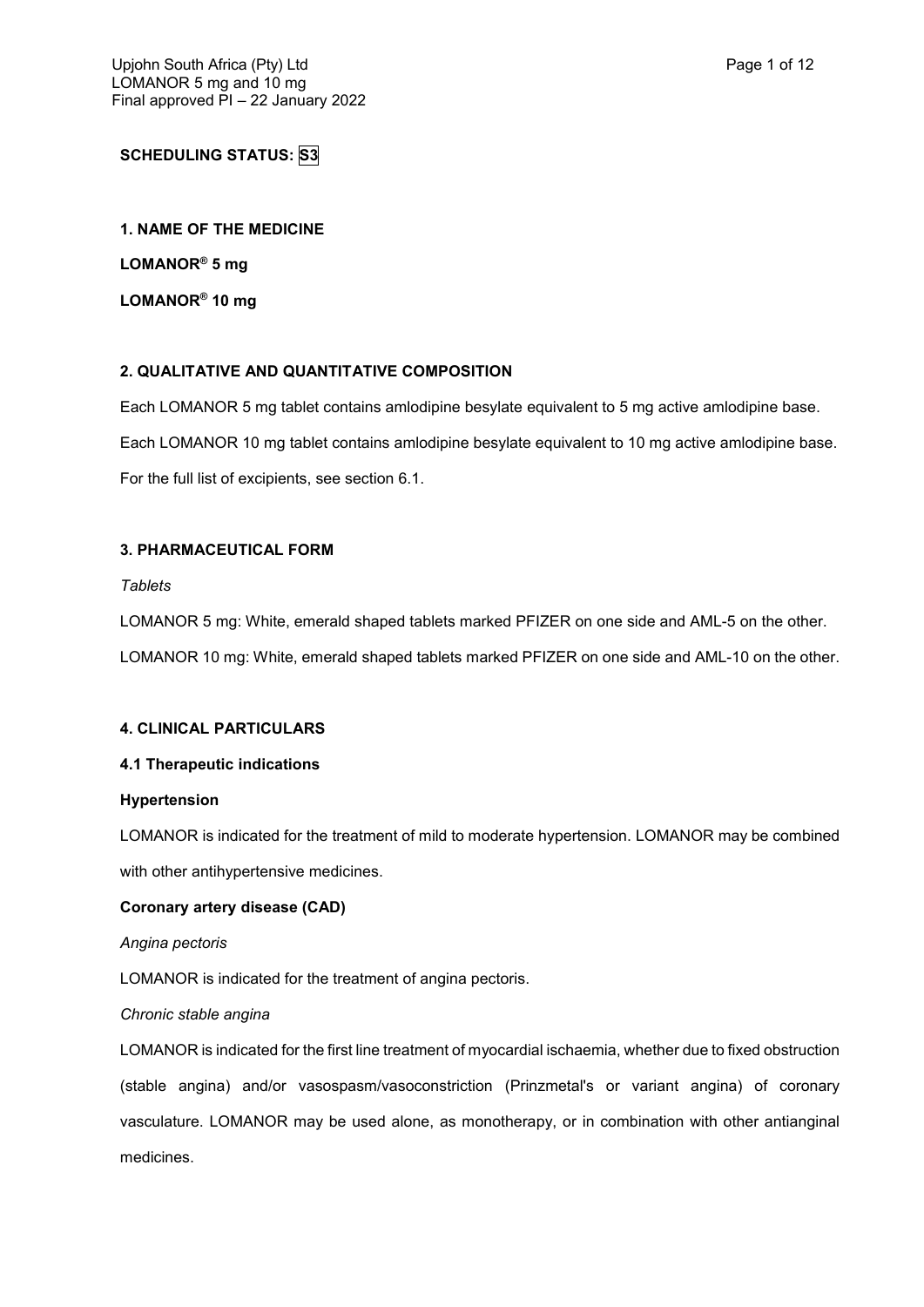### *Coronary artery disease*

LOMANOR is indicated to reduce the risk of coronary revascularisation and the need for hospitalisation due to angina in patients with coronary artery disease.

LOMANOR is also indicated to reduce the risk of fatal coronary heart disease and non-fatal myocardial infarction, and to reduce the risk of stroke.

## **4.2 Posology and method of administration**

### **Posology**

## *Hypertension and angina pectoris*

The initial dose is 5 mg LOMANOR once daily, which may be increased to a maximum dose of 10 mg depending on the individual patient's response after 10 – 14 days therapy.

No dose adjustment of LOMANOR is required during combined administration of thiazide diuretics, beta blockers, or angiotensin converting enzyme inhibitors.

### *Coronary artery disease*

The recommended dosage range is  $5 - 10$  mg once daily. In clinical studies the majority of patients required 10 mg.

## **Special populations**

*Use in the elderly*

The usual dosage regimens are recommended.

*Use in patients with impaired hepatic function*

LOMANOR should be administered with caution in these patients.

*Use in renal failure*

LOMANOR may be used in such patients at normal doses. Changes in plasma concentrations are not correlated with degree of renal impairment.

## **Paediatric population**

The recommended antihypertensive oral dose in paediatric patients ages 6 – 17 years is 2,5 mg to 5 mg once daily. Doses in excess of 5 mg daily have not been studied in paediatric patients.

The effect of LOMANOR on blood pressure in patients less than 6 years of age is not known.

## **Method of administration**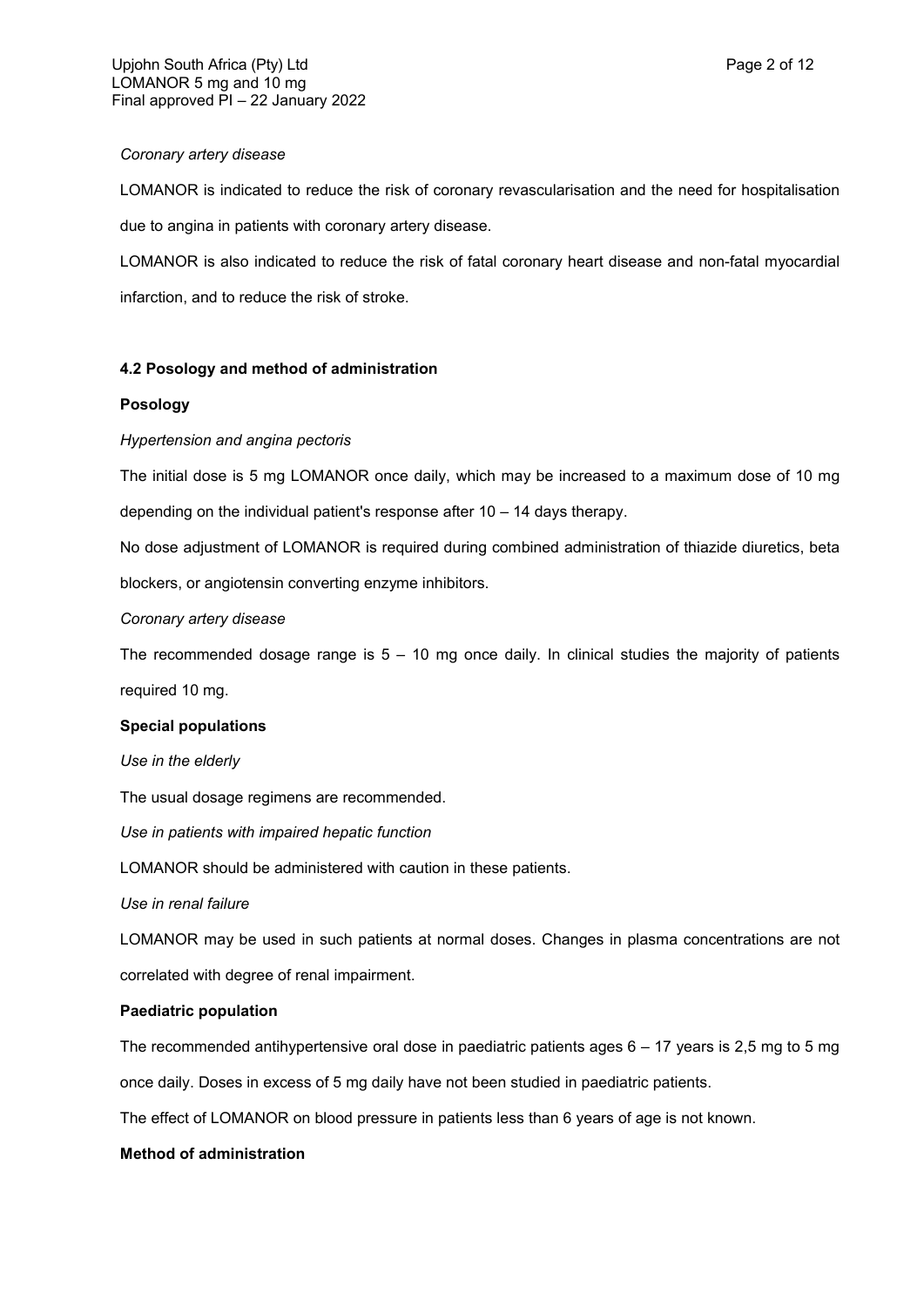For oral use.

### **4.3 Contraindications**

- LOMANOR is contraindicated in patients with a known hypersensitivity to dihydropyridines, amlodipine, or to any of the excipients.
- Concomitant use with grapefruit juice (see section 4.5).

### **4.4 Special warnings and precautions for use**

### *Concomitant use with potent cytochrome CYP3A4 medicines*

The blood pressure lowering effect may be enhanced when potent CYP3A4 inhibitors such as ketoconazole, itraconazole or ritonavir are co-administered (see section 4.5).

### *Use in the elderly*

The time to reach peak plasma concentrations of LOMANOR is variable and not significantly different between elderly and younger subjects. LOMANOR clearance is decreased with resulting increases in AUC (40 – 60 %) and elimination half-life in elderly patients. AUC and elimination half-life in patients with congestive heart failure (CHF) were increased with age. Elderly patients should start LOMANOR therapy at a lower dose.

### *Use in patients with renal failure*

LOMANOR may be used at normal doses in patients with renal impairment. Changes in amlodipine plasma concentrations are not correlated with the degree of renal impairment. In patients with severe renal impairment, LOMANOR doses may need to be reduced. LOMANOR is not dialysable.

*Use in patients with impaired hepatic function*

The half-life of LOMANOR is prolonged in patients with impaired liver function. LOMANOR should therefore be administered at lower (5 mg) initial dose in these patients.

*Use in patients with heart failure*

In a long-term, placebo-controlled study (PRAISE-2) of LOMANOR in patients with New York Heart Association (NYHA) class III and IV heart failure of non-ischaemic etiology, LOMANOR was associated with increased reports of pulmonary oedema despite no significant difference in the incidence of worsening heart failure as compared to placebo.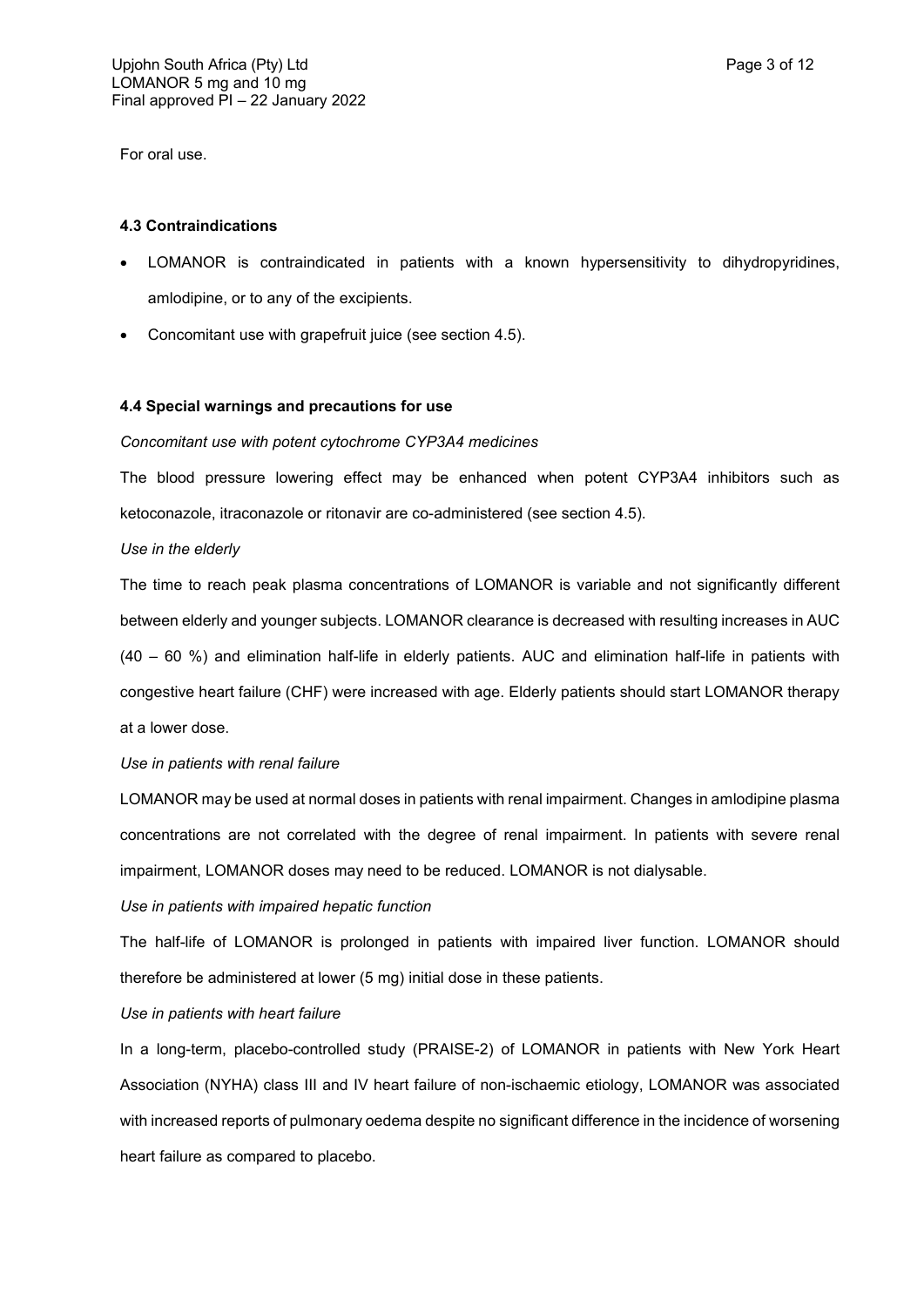#### **4.5 Interaction with other medicines and other forms of interaction**

LOMANOR has been administered with thiazide diuretics, alpha blockers, beta blockers, angiotensin-converting enzyme inhibitors, long-acting nitrates, sublingual nitroglycerine, non-steroidal anti-inflammatory drugs (NSAIDs), antibiotics, and oral hypoglycaemic medicines.

*In vitro* data from studies with human plasma indicate that LOMANOR has no effect on protein binding of the medicines tested (digoxin, phenytoin, warfarin, or indomethacin).

#### *Simvastatin*

Co-administration of multiple doses of 10 mg LOMANOR with simvastatin resulted in a 77 % increase in exposure to simvastatin compared to simvastatin alone (see simvastatin professional information).

#### *Grapefruit juice*

Co-administration of 240 mL of grapefruit juice with a single oral dose of LOMANOR 10 mg in 20 healthy volunteers had no significant effect on the pharmacokinetics of LOMANOR. The study did not allow examination of the effect of genetic polymorphism in CYP3A4, the primary enzyme responsible for metabolism of LOMANOR; therefore, administration of LOMANOR with grapefruit or grapefruit juice is not recommended as bioavailability may be increased in some patients, resulting in increased blood pressure lowering effects (see section 4.3).

#### *CYP3A4 inhibitors*

Co-administration of a 180 mg daily dose of diltiazem with 5 mg LOMANOR in elderly hypertensive patients (69 to 87 years of age) resulted in a 57 % increase in LOMANOR systemic exposure and a significant further decrease in systolic blood pressure than with LOMANOR alone.

Strong inhibitors of CYP3A4 (e.g. ketoconazole, itraconazole, ritonavir) may increase the plasma concentrations of LOMANOR. LOMANOR should be used with caution when administered with CYP3A4 inhibitors (see section 4.4).

#### *Clarithromycin*

Clarithromycin is an inhibitor of CYP3A4. There is an increased risk of hypotension in patients receiving clarithromycin with LOMANOR. Close observation of patients is recommended when LOMANOR is coadministered with clarithromycin.

There is no information on the effect of the combination on the QT interval.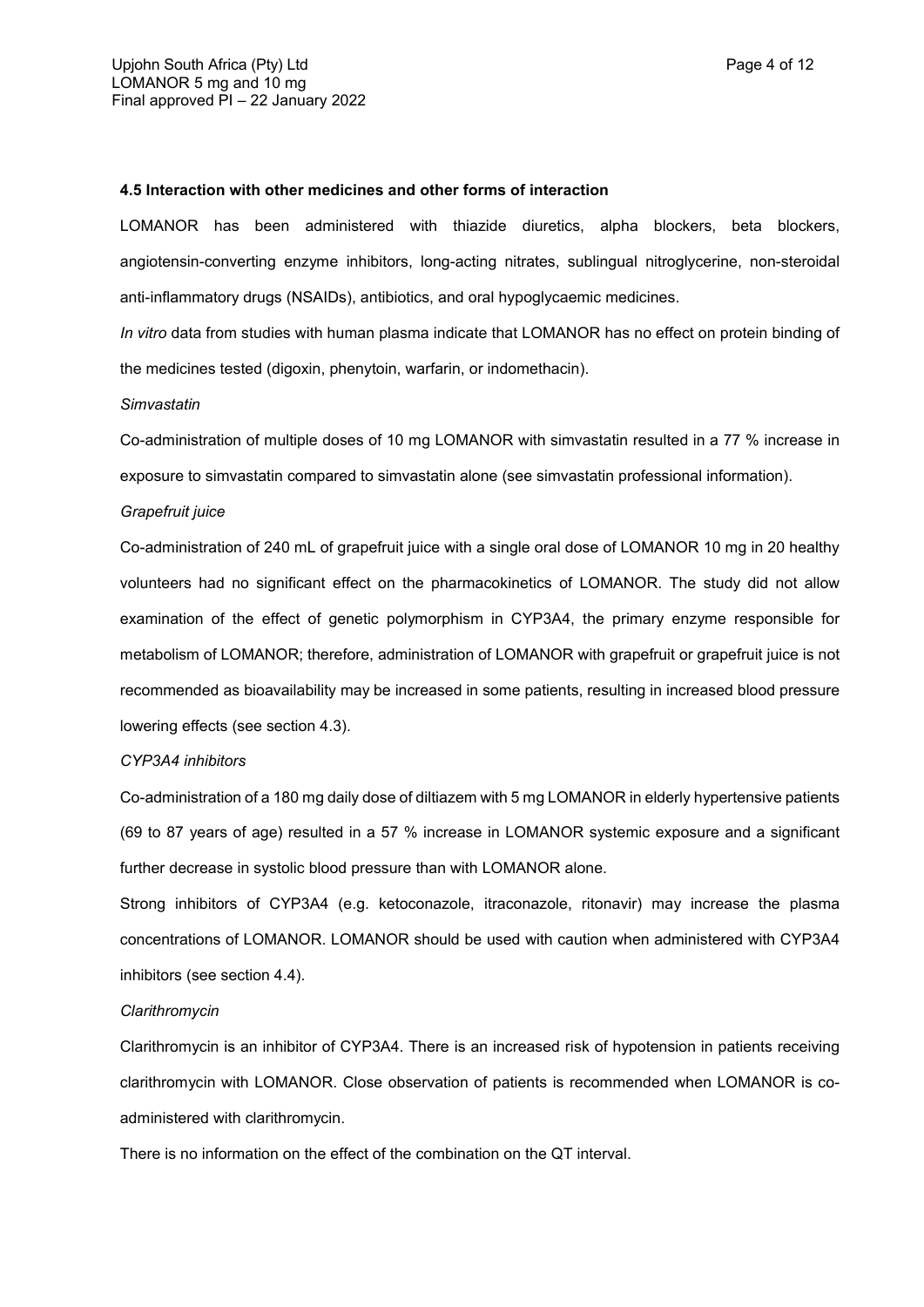### *CYP3A4 inducers*

There is no data available regarding the effect of CYP3A4 inducers on LOMANOR. Concomitant use of CYP3A4 inducers (e.g. rifampicin, *hypericum perforatum*) may decrease the plasma concentrations of LOMANOR. LOMANOR should be used with caution when administered with CYP3A4 inducers. In the following studies, there were no significant changes in the pharmacokinetics of either LOMANOR or

another medicine within the study, when co-administered.

### **Special studies: Effect of other medicines on LOMANOR**

#### *Cimetidine*

Co-administration with cimetidine did not alter the pharmacokinetics of LOMANOR.

#### *Aluminium/magnesium (antacid)*

Co-administration of an aluminium/magnesium antacid with a single dose of LOMANOR had no significant effect on the pharmacokinetics of LOMANOR.

#### *Sildenafil*

A single 100 mg dose of sildenafil in subjects with essential hypertension had no effect on the pharmacokinetic parameters of LOMANOR. When LOMANOR and sildenafil were used in combination, each medicine independently exerted its own blood pressure lowering effect.

### **Special studies: Effect of LOMANOR on other medicines**

#### *Digoxin*

Co-administration of LOMANOR with digoxin did not change serum digoxin levels or digoxin renal clearance in healthy volunteers.

### *Ethanol (alcohol)*

Single and multiple 10 mg doses of LOMANOR had no significant effect on the pharmacokinetics of ethanol.

#### *Warfarin*

Co-administration of LOMANOR with warfarin did not change the warfarin prothrombin response time.

### *Ciclosporin*

No medicine interaction studies have been conducted with ciclosporin and LOMANOR in healthy volunteers or other populations, with the exception of renal transplant patients. Various studies in renal transplant patients report that co-administration of LOMANOR with ciclosporin increased the trough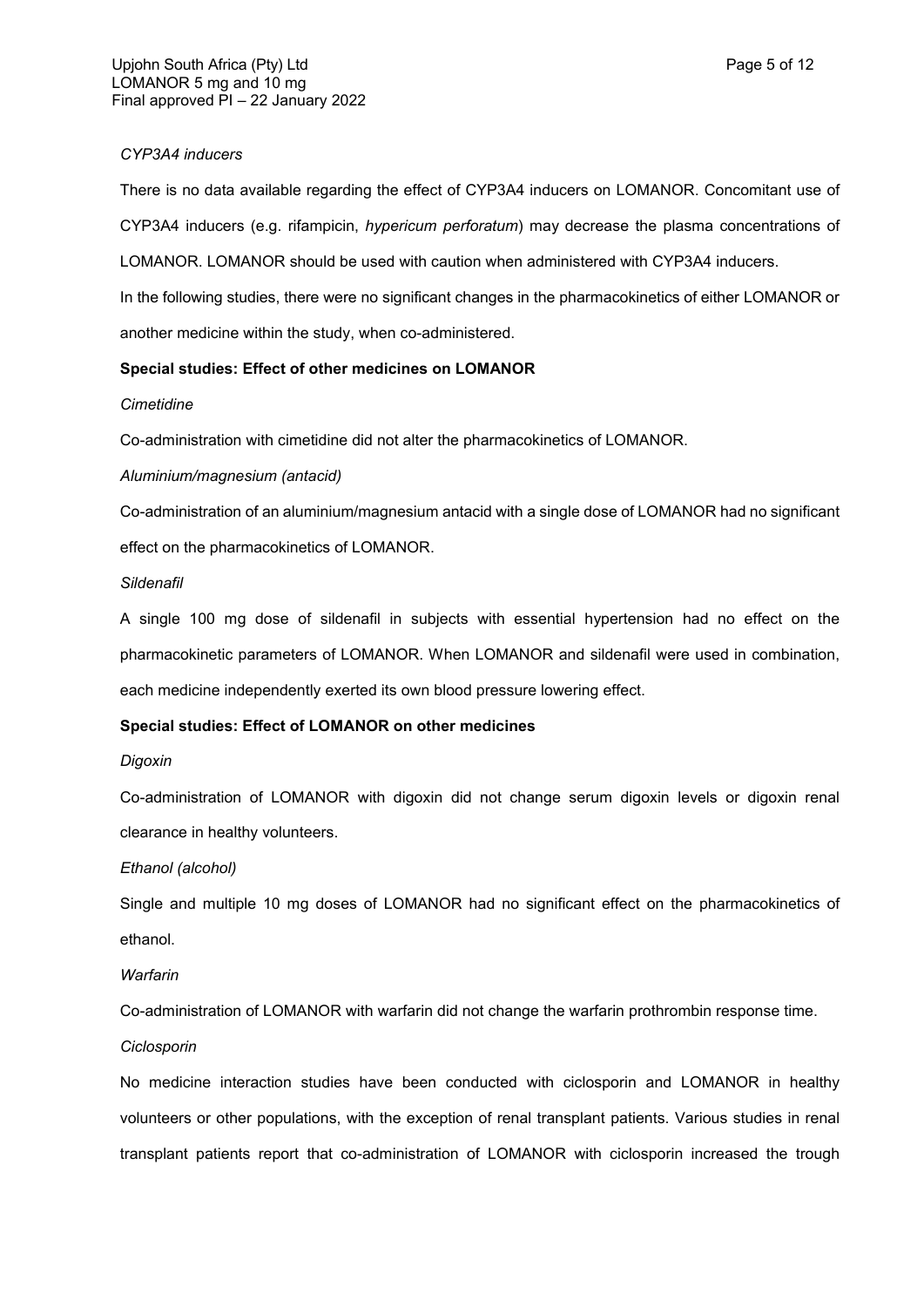concentrations of ciclosporin and increased ciclosporin toxicity, from no change up to an average increase of 40 %. Consideration should be given for monitoring ciclosporin levels in renal transplant patients on LOMANOR.

#### *Tacrolimus*

There is a risk of increased tacrolimus blood levels and toxicity when co-administered with LOMANOR. In order to avoid toxicity of tacrolimus, administration of LOMANOR in a patient treated with tacrolimus requires monitoring of tacrolimus blood levels and dose adjustment of tacrolimus when appropriate.

*Medicine/laboratory test interactions*

None known.

### **4.6 Fertility, pregnancy and lactation**

Safety of LOMANOR in pregnancy or lactation has not been established.

### **4.7 Effects on ability to drive and use machines**

LOMANOR can cause dizziness. The patient's ability to drive or use machinery should be individually assessed.

### **4.8 Undesirable effects**

### *Tabulated summary of adverse reactions*

The following adverse events, listed according to the system organ class have been categorised as follows: Very common ( $\geq 1/10$ ); common ( $\geq 1/100$  to < 1/10); uncommon ( $\geq 1/1$  000 to < 1/100); rare ( $\geq 1/10$  000 to  $<$  1/1 000); very rare  $(<$  1/10 000).

| <b>MedDRA System Organ Class</b>   | <b>Frequency</b> | Undesirable effects                         |
|------------------------------------|------------------|---------------------------------------------|
| Blood and lymphatic system         | Uncommon         | Leukopenia, thrombocytopenia                |
| disorders                          |                  |                                             |
| Immune system disorders            | Rare             | Allergic reaction including pruritus, rash, |
|                                    |                  | angioedema and erythema multiforme          |
| Metabolism and nutrition disorders | Uncommon         | Hyperglycaemia                              |
| Psychiatric disorders              | Uncommon         | Insomnia, mood changes                      |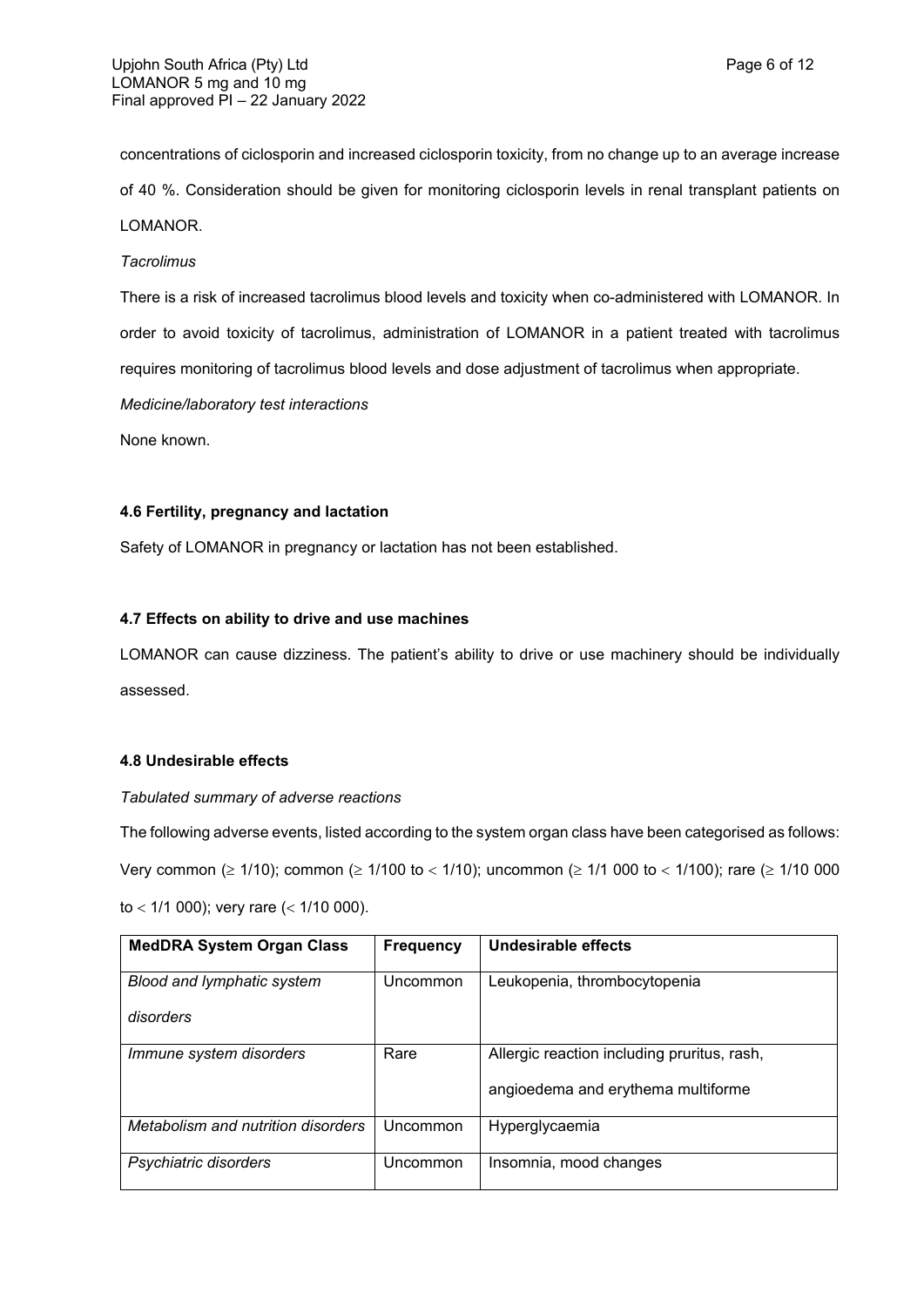| Nervous system disorders       | Common    | Somnolence, dizziness, headache                    |
|--------------------------------|-----------|----------------------------------------------------|
|                                | Uncommon  | Tremor, dysgeusia, syncope, hypoaesthesia,         |
|                                |           | paraesthesia, hypertonia, peripheral neuropathy,   |
|                                |           | extrapyramidal disorder                            |
| Eye disorders                  | Uncommon  | Visual impairment                                  |
| Ear and labyrinth disorders    | Uncommon  | <b>Tinnitus</b>                                    |
| Cardiac disorders              | Common    | Palpitations                                       |
|                                | Very rare | Myocardial infarction, arrhythmia (including       |
|                                |           | bradycardia, ventricular tachycardia and atrial    |
|                                |           | fibrillation), chest pain                          |
| Vascular disorders             | Common    | Flushing                                           |
|                                | Uncommon  | Hypotension, vasculitis                            |
| Respiratory, thoracic and      | Uncommon  | Dyspnoea, rhinitis, cough                          |
| mediastinal disorders          |           |                                                    |
| Gastrointestinal disorders     | Common    | Abdominal pain, nausea                             |
|                                | Uncommon  | Vomiting, dyspepsia (including gastritis), altered |
|                                |           | bowel habits, dry mouth, pancreatitis, gingival    |
|                                |           | hyperplasia                                        |
| <b>Hepatobiliary disorders</b> | Very rare | Hepatitis, jaundice and hepatic enzyme elevations  |
|                                |           | (mostly consistent with cholestasis)               |
| Skin and subcutaneous tissue   | Uncommon  | Alopecia, purpura, skin discolouration,            |
| disorders                      |           | hyperhidrosis, pruritus, rash                      |
|                                | Very rare | Angioedema, erythema multiforme, urticaria         |
| Musculoskeletal and connective | Uncommon  | Arthralgia, myalgia, muscle spasms, back pain      |
| tissue disorders               |           |                                                    |
| Renal and urinary disorders    | Uncommon  | Micturition disorder, nocturia, pollakiuria        |
| Reproductive system and breast | Uncommon  | Erectile dysfunction, gynaecomastia                |
| disorders                      |           |                                                    |
| General disorders and          | Common    | Oedema, fatigue                                    |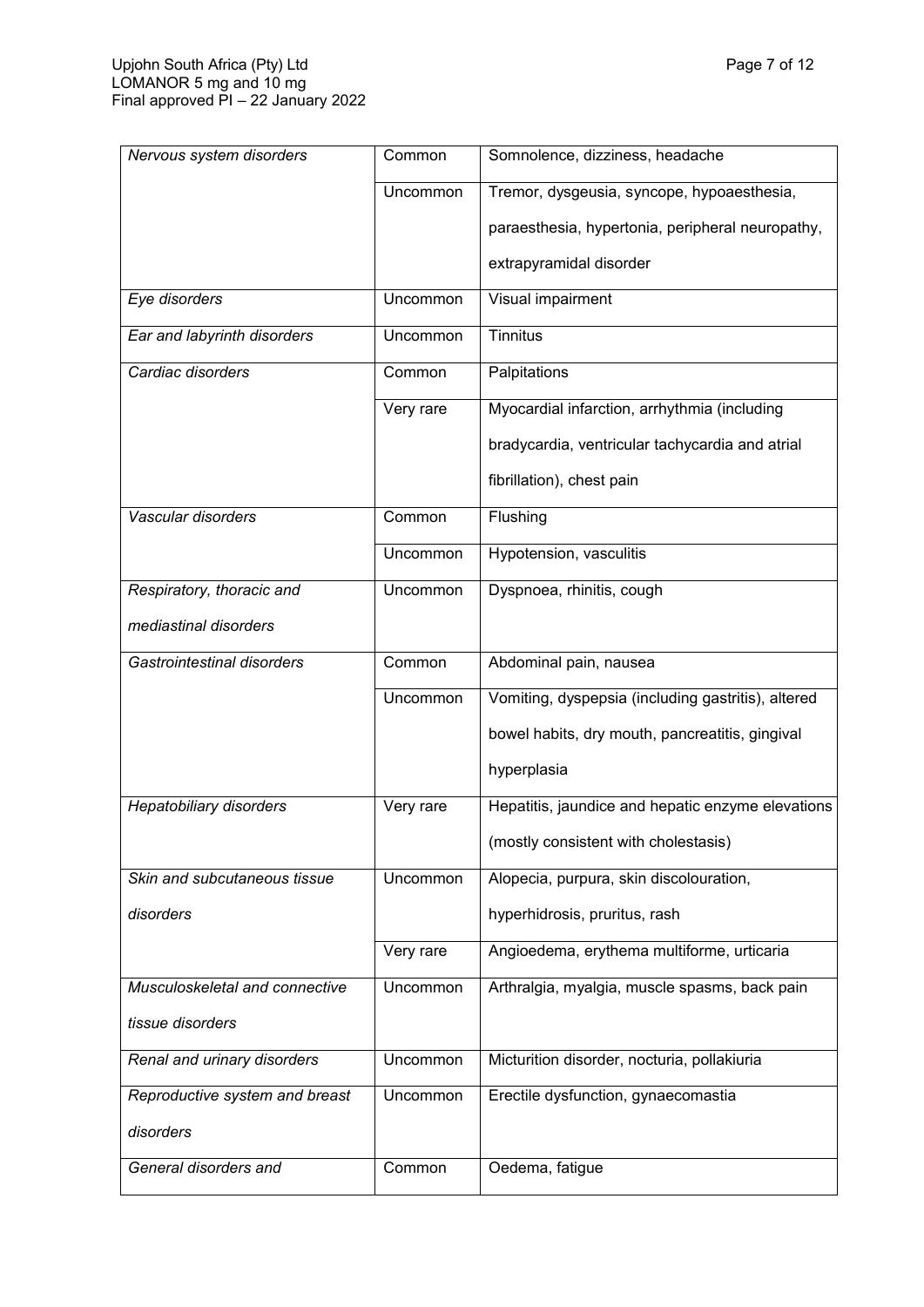| administration site conditions | Uncommon | Asthenia, pain, malaise          |
|--------------------------------|----------|----------------------------------|
| Investigations                 | Uncommon | Weight increase, weight decrease |

**Paediatric population**

*Paediatric patients (ages 6 – 17 years)*

Adverse events were similar to those seen in adults. In a study of 268 children, the most frequently reported adverse events were:

| <b>MedDRA System Organ Class</b>          | Undesirable effects  |
|-------------------------------------------|----------------------|
|                                           |                      |
| Nervous system disorders                  | Headaches, dizziness |
| Vascular disorders                        | Vasodilation         |
| Respiratory, thoracic, and mediastinal    | Epistaxis            |
| disorders                                 |                      |
| Gastrointestinal disorders                | Abdominal pain       |
| General disorders and administration site | Asthenia             |
| conditions                                |                      |

Severe adverse events (predominantly headache) were experienced by 7,2 % with LOMANOR 2,5 mg,

4,5 % with LOMANOR 5 mg, and 4,6 % with placebo. The most common cause of discontinuation from the study was uncontrolled hypertension. There were no discontinuations due to laboratory abnormalities.

There was no significant change in heart rate.

## *Reporting of suspected adverse reactions*

Reporting suspected adverse reactions after authorisation of the medicine is important. It allows continued monitoring of the benefit/risk balance of the medicine. Health care providers are asked to report any suspected adverse reactions to SAHPRA via the "**6.04 Adverse Drug Reactions Reporting Form**", found online under SAHPRA's publications: [https://www.sahpra.org.za/Publications/Index/8.](https://www.sahpra.org.za/Publications/Index/8)

## **4.9 Overdose**

Available data suggest that overdosage could result in excessive peripheral vasodilation and possibly reflex tachycardia, with subsequent marked and prolonged systemic hypotension. Shock with fatal outcome has been reported. Administration of activated charcoal to healthy volunteers immediately after or up to 2 hours after LOMANOR 10 mg ingestion has been shown to significantly decrease LOMANOR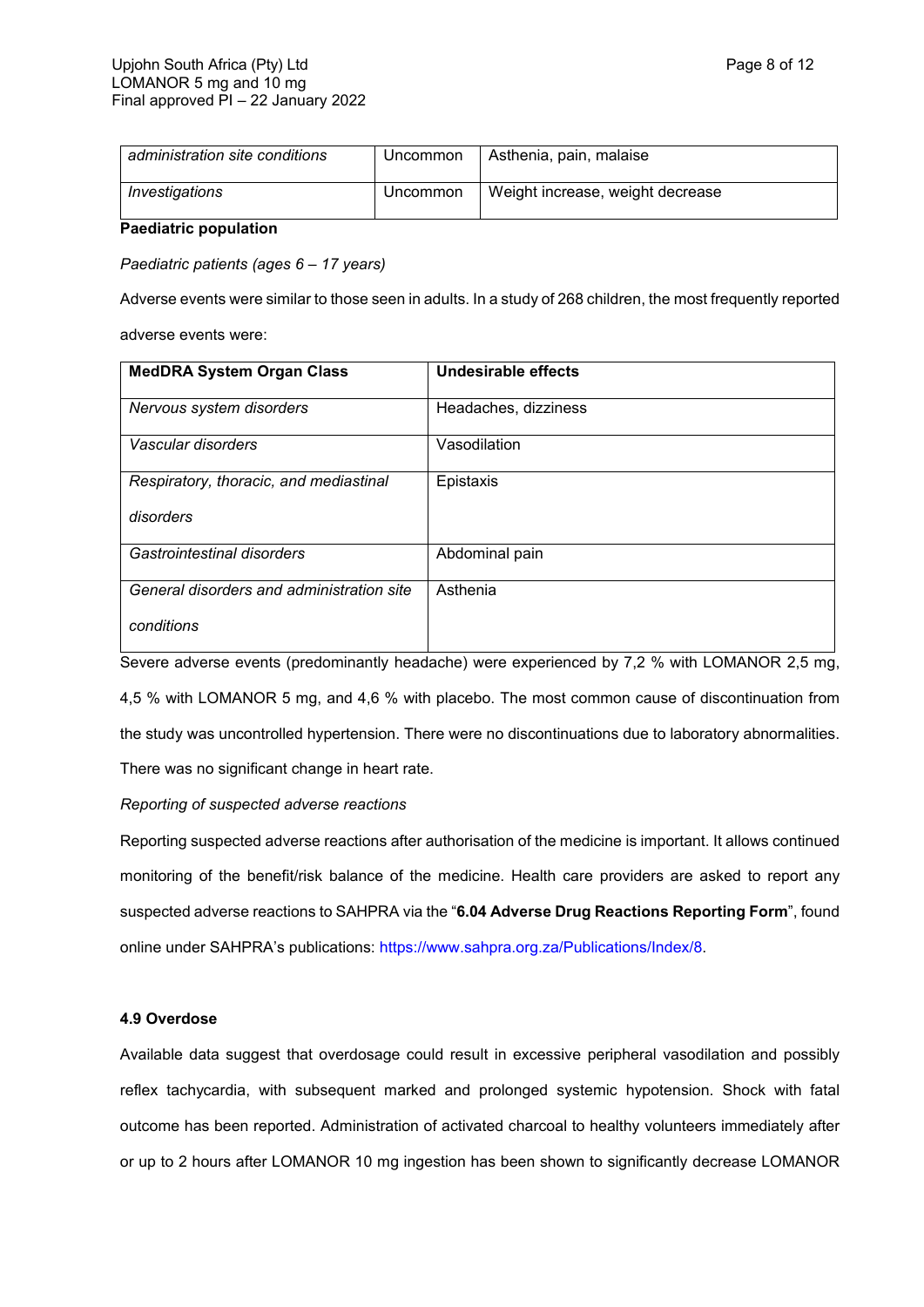absorption. Activated charcoal given 6 hours after LOMANOR had no effect. Clinically significant hypotension due to LOMANOR overdosage may need active cardiovascular support, including frequent monitoring of cardiac and respiratory function, elevation of extremities, and attention to circulating fluid volume and urine output. Treatment is symptomatic and supportive. Intravenous calcium gluconate may be beneficial in reversing the effects of calcium channel blockade. Since LOMANOR is highly proteinbound, dialysis is not likely to be of benefit.

#### **5. PHARMACOLOGICAL PROPERTIES**

#### **5.1 Pharmacodynamic properties**

Category and class: A 7.1 Vasodilators, hypotensive, antihypertensive medicines include other antihypertensive medicines e.g. ACE-inhibitors, ARBs, RAAS, etc

#### *Mechanism of action*

Amlodipine is a dihydropyridine, calcium ion influx inhibitor (calcium channel blocker or calcium ion antagonist) and inhibits the transmembrane influx of calcium ions into cardiac and vascular smooth muscle. The mechanism of the antihypertensive action of amlodipine is due to a direct relaxant effect on vascular smooth muscle. The precise mechanism by which amlodipine relieves angina has not been fully determined, but in experimental animals, amlodipine reduces total ischaemic burden by the following action:

Amlodipine dilates peripheral arterioles and thus reduces the total peripheral resistance (afterload) against which the heart works. Unloading of the heart reduces myocardial energy consumption and oxygen requirements.

#### **5.2 Pharmacokinetic properties**

#### *Absorption*

After oral administration of therapeutic doses, amlodipine is absorbed with peak blood levels between 6 and 12 hours post dose. Absolute bioavailability has been estimated to be approximately 64 %. The volume of distribution is approximately 21 L/kg. Absorption of amlodipine is unaffected by consumption of a lowfat breakfast.

*In vitro* studies have shown that approximately 97,5 % of circulating amlodipine is bound to plasma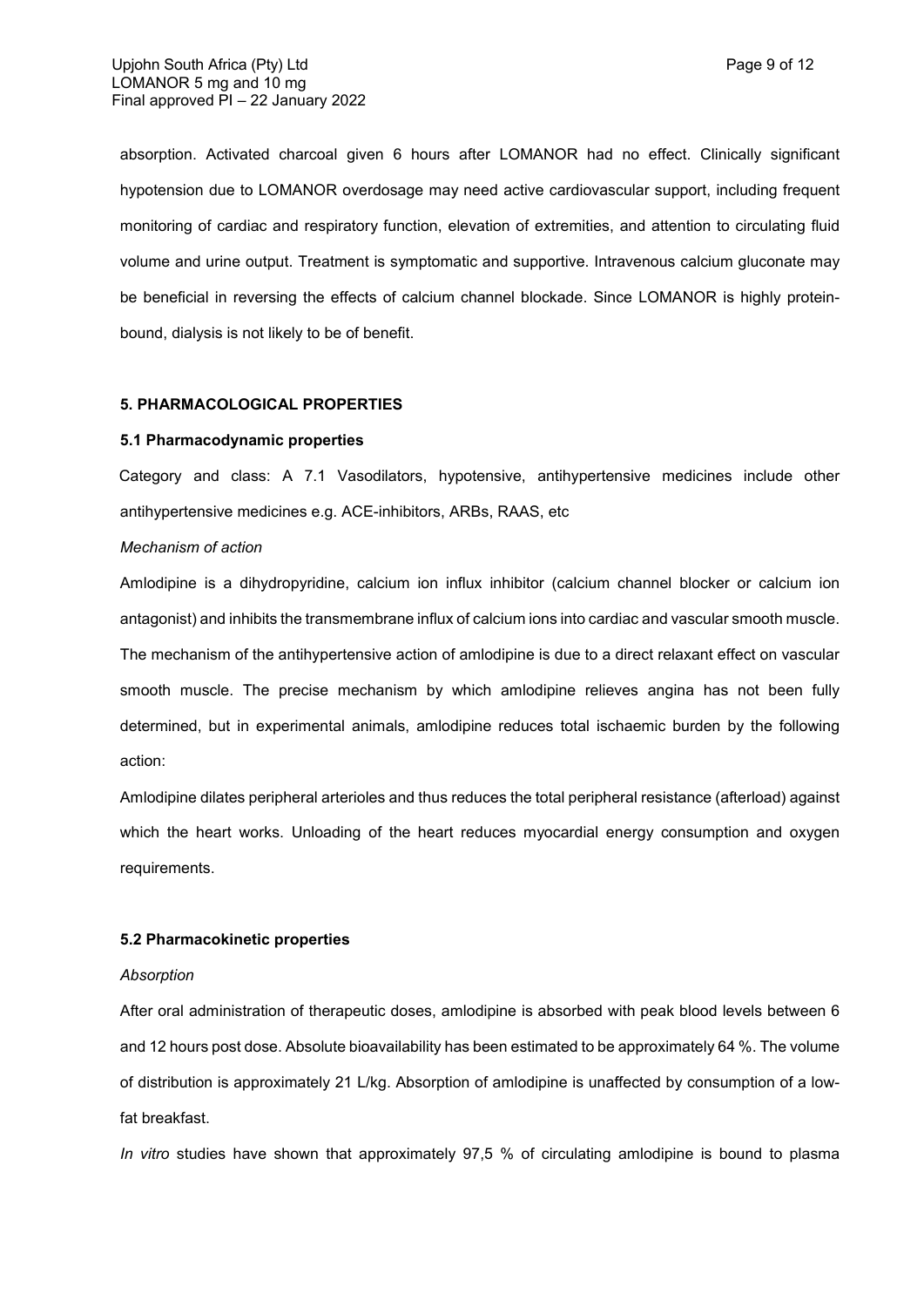proteins.

#### *Biotransformation/elimination*

The terminal plasma elimination half-life is about 35 – 50 hours. Steady state plasma levels are reached after 7 – 8 days of consecutive dosing. Amlodipine is extensively metabolised by the liver to inactive metabolites. 10 % of the parent compound

and 60 % of the metabolites are excreted in the urine.

# **6. PHARMACEUTICAL PARTICULARS**

### **6.1 List of excipients**

Dibasic calcium phosphate anhydrous Magnesium stearate

Microcrystalline cellulose

Sodium starch glycollate

### **6.2 Incompatibilities**

Not applicable.

## **6.3 Shelf life**

36 months

## **6.4 Special precautions for storage**

Store at or below 30 °C.

Protect from light.

# **6.5 Nature and contents of container**

LOMANOR 5 mg and 10 mg are available strip packed in blister packs in outer cardboard cartons each containing 30, 60 and 90 tablets.

Not all pack sizes may be marketed.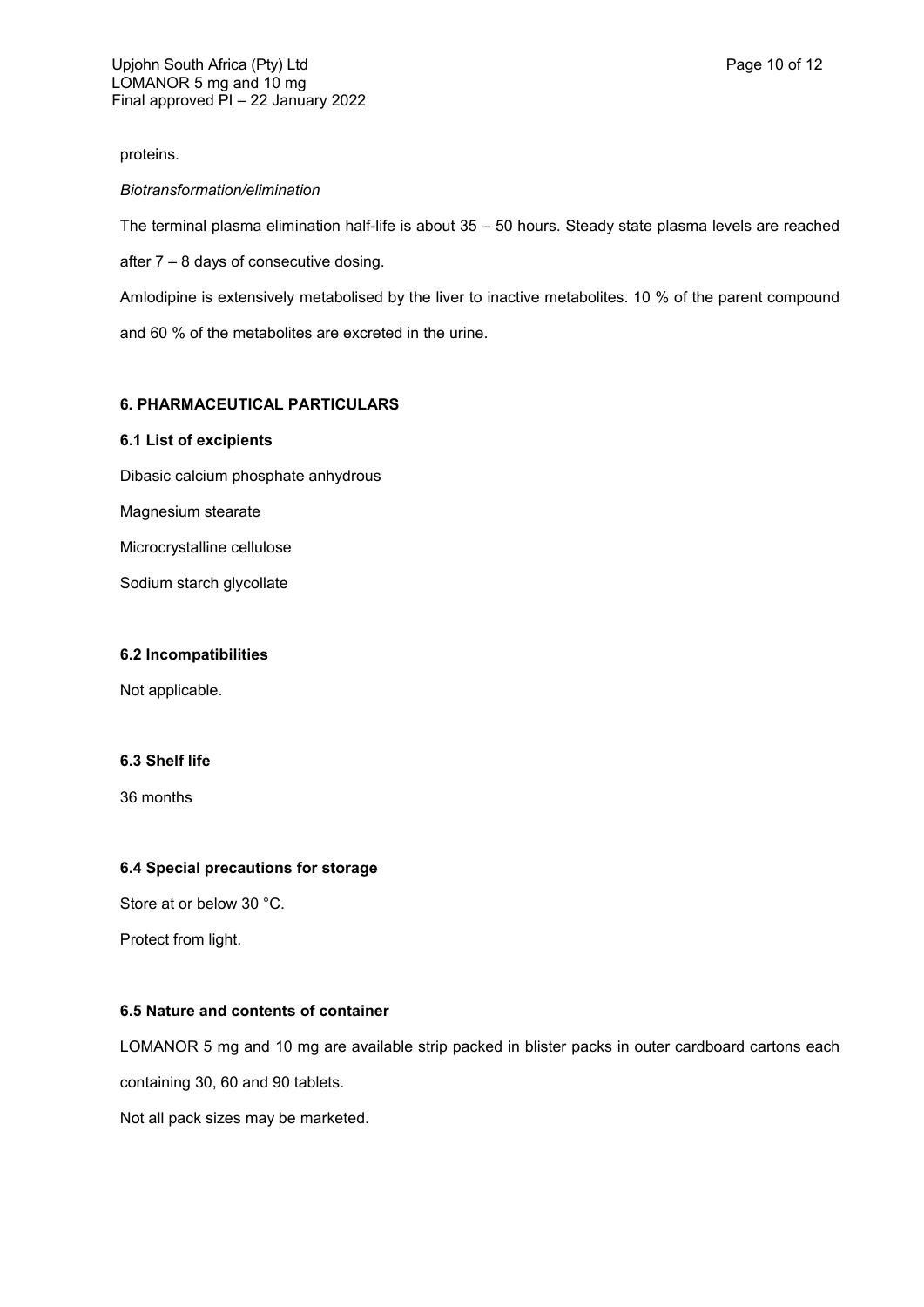# **6.6 Special precautions for disposal**

No special requirements.

# **7. HOLDER OF CERTIFICATE OF REGISTRATION**

Upjohn South Africa (Pty) Ltd

85 Bute Lane

Sandton

2196

South Africa

Tel.: +27(0)11 320 6000 / 0860 734 937 (Toll-free South Africa)

# **8. REGISTRATION NUMBERS**

LOMANOR 5 mg: 38/7.1/0271

LOMANOR 10 mg: 38/7.1/0272

## **9. DATE OF FIRST AUTHORISATION**

LOMANOR 5 mg and 10 mg: 23 September 2005

## **10. DATE OF REVISION OF THE TEXT**

22 January 2022

## **BOTSWANA: S2**

LOMANOR 5 mg – Reg. no.: BOT1101949

LOMANOR 10 mg – Reg. no.: BOT1101948

# **NAMIBIA: NS2**

LOMANOR 5 mg – Reg. no.: 07/7.1/0126

LOMANOR 10 mg – Reg. no.: 07/7.1/0127